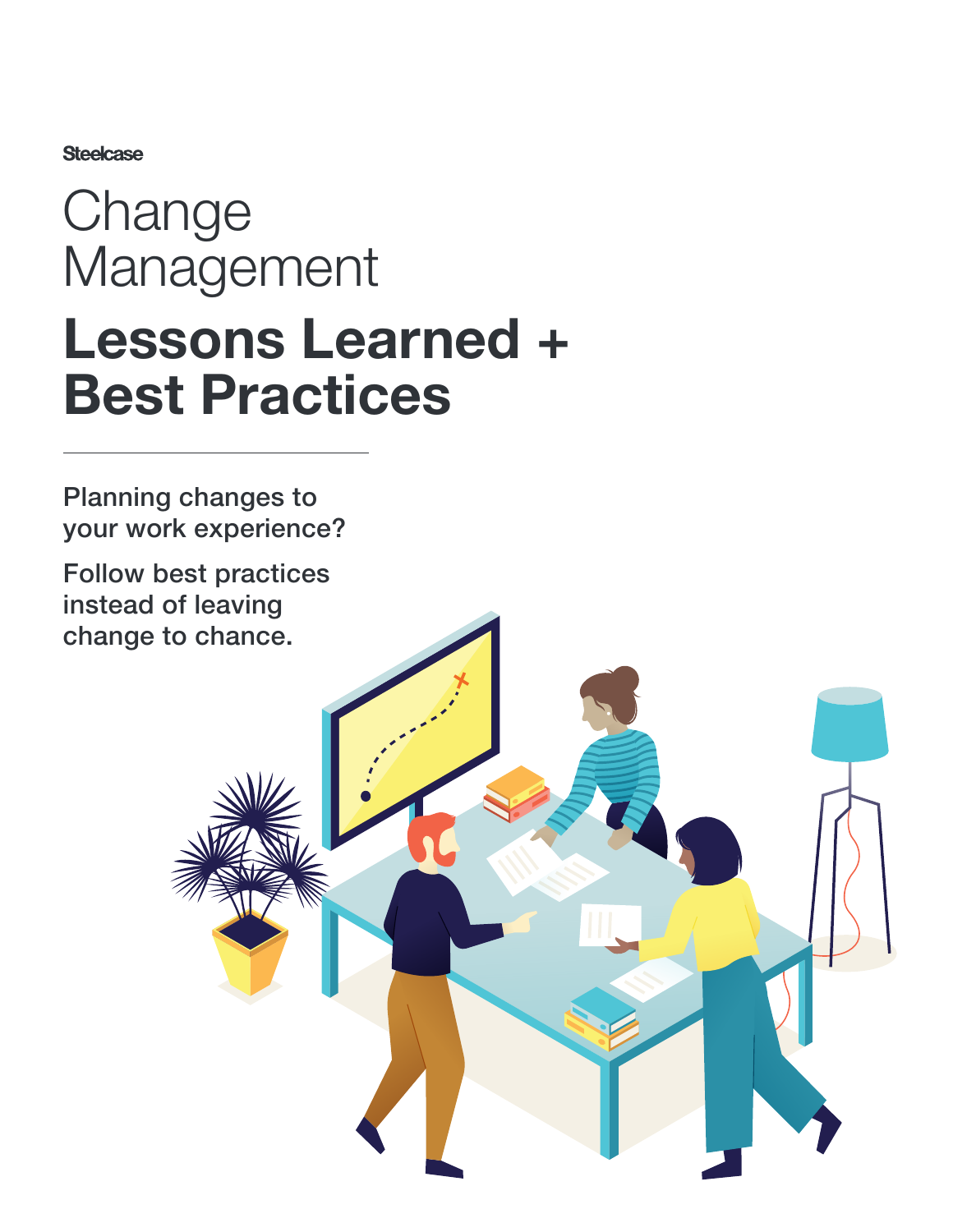For any organization seeking to improve performance, the workplace and the work experience can be particularly powerful. Of course, making changes to the workplace or the work experience should always be in service to broader business goals. Whether your organization is seeking greater growth, improved shareholder value or enhanced brand loyalty from customers, workplace and work experience are important parts of reaching those goals.

They are big investments. They are highly visible and daily reminders of what your organization values.

Whatever your goal, workplace change and changes to the work experience can have a role in making it happen.

Change is a big deal—even the word itself tends to make people wary. Be judicious in how you implement change. Doing so with little support is bound to backfire, achieving plenty of resentment but little buy-in. Instead, be intentional about change management. Think of it as insurance for what's likely to be a significant investment—an investment not only in space, but in a holistic experience and the new behaviors that will surely contribute to organizational performance.

### Why it matters

Change management matters a lot—and it's frequently not implemented successfully. When it is, there is a significant payoff in terms of results.

The Steelcase approach to change management encompasses the four elements that must work together to achieve organizational ambitions. These include culture (norms and values), process (the way work gets done), tools (technology and other work aids) and space. Focus on space alone, and you'll be missing a big part of the picture.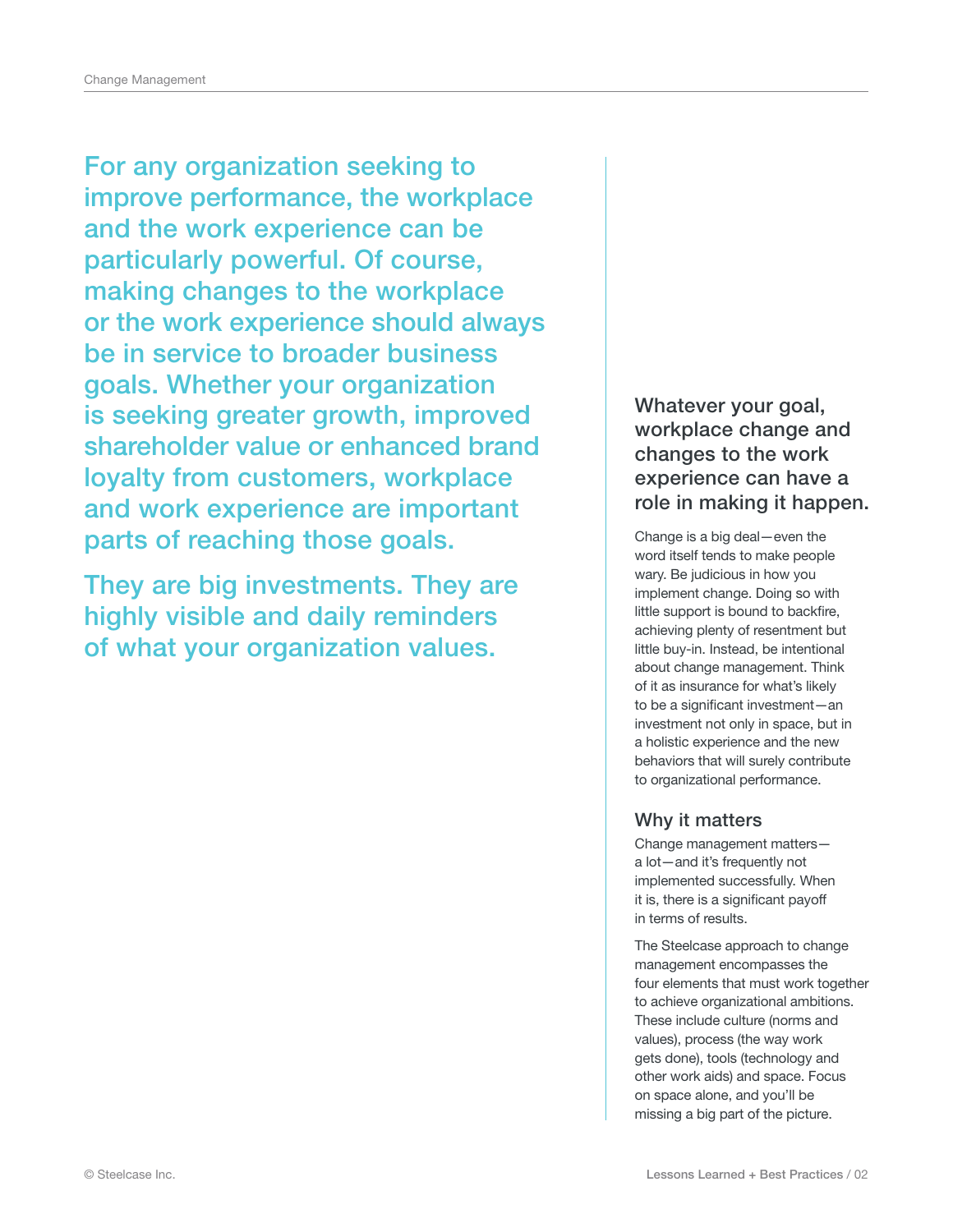### Ingredients for successful change

Change always comes with a cost. Employees resist change for a variety of reasons, including perceived loss of territory and control or concerns about how they will be perceived if they aren't prepared for new ways of doing things. They may even worry about maintaining relationships with colleagues if they'll no longer be located near friends. Change also brings benefits—easier collaboration, greater engagement or a more energizing work environment.

Only when employees come to realize that the benefits outweigh the costs will change stand a chance. It is important to provide all of the following elements: Vision for the future of the change, knowledge of practical first steps that will be necessary in making the change and (a healthy sense of) dissatisfaction with the present. All of these must be greater than the perceived costs of the change in order for employees to be receptive to it.

But if any of these three elements are missing, employees will be hesitant to lower their guard. Without a compelling vision, change will lack direction and prompt confusion. Without knowledge of the practical steps needed to make change happen, people will distrust the process and grow frustrated. And without a healthy dissatisfaction with the way things are, people will have no reason to let go and embrace how much better they could be.

A clear vision pulls your organization forward, dissatisfaction pushes you out of your rut, and knowledge assures employees you have a firm grasp on how to bridge the gap.

Avoid the temptation to gloss over dissatisfaction with the present. It plays a big role in creating a

burning need for change. Besides, employees usually understand that something is amiss. Your message: The nature of work moves faster than our workplace can keep up and we'll embrace new ways of working and behaving in order to reach business objectives. Few would object to an effort to address that discrepancy.

### An intentional, holistic approach

When approaching change management, take a holistic approach. Consider not just the communication that will need to occur, but how the change is part of your culture (and the shifts to your culture that you may be seeking). Give thought to the types of behaviors you want to foster among employees and how leaders may need to shift their approach. Plan for the overall change strategy and how it's connected to the broader goals of the business.

In addition, be intentional about your efforts. When planning for change, follow the Goldilocks principle: Do as much as necessary, but as little as possible—in other words, whatever seems just right for your culture and situation. You don't have to check off every conceivable change management tactic, but you must be intentional about what you do and why you're doing it.

Be prepared to invest time and energy into the process. The alternative is simply hoping for the best, akin to having no strategy at all.

### See it through

Ideally, the timeline of change management exceeds the time frame of workplace change itself—the most effective change management begins when change is first contemplated



70 percent of the time, lack of management support and employee resistance get in the way of successful change adoption.1

<sup>1</sup>Kotter, John. Leading Change. Harvard Business Review Press, 2006.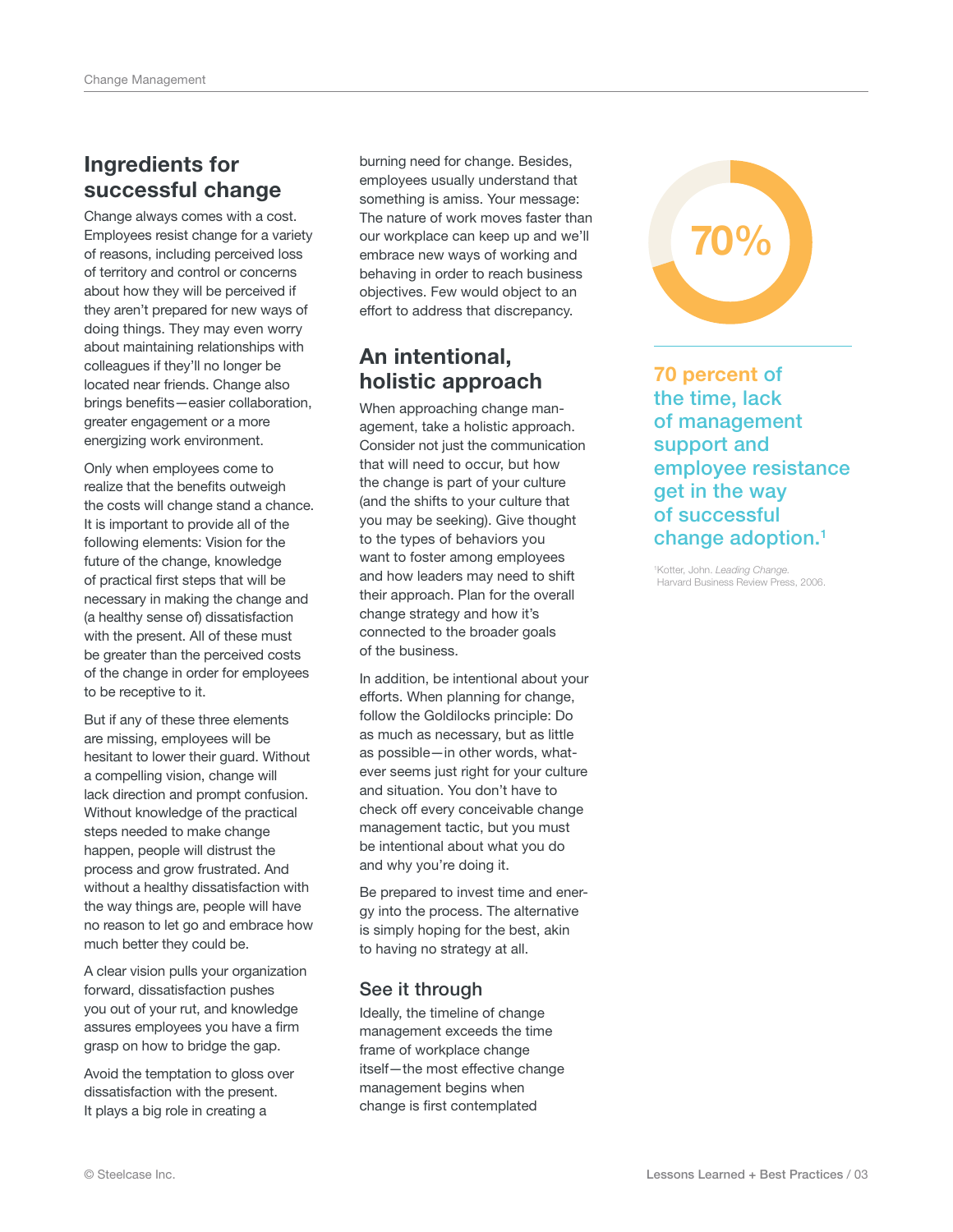

With commitment and engagement, the change is 30 percent more likely to be successful.<sup>1</sup>

<sup>1</sup>Kotter, John. Leading Change. Harvard Business Review Press, 2006. and continues even after people move into their new environment.

It starts with planning and preparing for change—articulating a vision, clarifying key messages, establishing a change management team, identifying potential challenges and barriers and developing engagement strategies.

It continues during the change with the implementation of a detailed change management roadmap, leadership training and move-in support.

But even after people are settled in, change management must be sustained, now focused on coaching and supporting people as they adopt the change and adapt to the new experiences, and measuring results and making ongoing improvements.

Don't be afraid to start engaging too early. Share your plan with employees before the rumor mill can start churning. Be as frank as possible as soon as possible and obtain input where it's appropriate. If your people first learn what's in store through a press release, their initial reaction is unlikely to be positive, meaning your change management process will start off at a disadvantage. Starting too late or stopping too soon are common errors that keep organizations from realizing the full return on their change management investment.

### Be transparent

Because people can be suspicious of change, don't be surprised if they are skeptical. Temper this reaction with transparency. Insist on candor and clarity in all communications. Coach leaders on key content and ensure overall corporate messages are aligned with the information leaders are sharing with their teams. When employees feel they're

getting the full picture about what's happening and why, there's less room for rumors to gain traction.

Part of being transparent is acknowledging that change involves cost. Rather than spinning the story or skirting away from this reality, confront it head on. Yes, organizational change and workplace change are big expenses. Yes, moving can be a hassle. Yes, our workplace changes will necessitate behavior changes and new ways of working. Segue from these facts into the positive trade off. The organization can become more efficient or work may become more purposeful. Maybe individual workspaces will be compressed but the campus as a whole will be enriched. Better to acknowledge the challenges than pretend they don't exist.

### Consider your context

All change is not created equal. Before diving in, consider the context in which change is occurring in your organization. Are your people familiar with the business and workplace trends gaining favor in your industry or do you need to bring them up to speed? Have they gone through change before or will this be a new experience? Do you expect they'll be open to change or cynical?

Following are some of the variables to clarify before crafting your change management plan.

### Consider the business

Of course, the reasons for any change to the work experience are based on broader business goals. Be clear about these so you can in turn share them with key stakeholders. You may be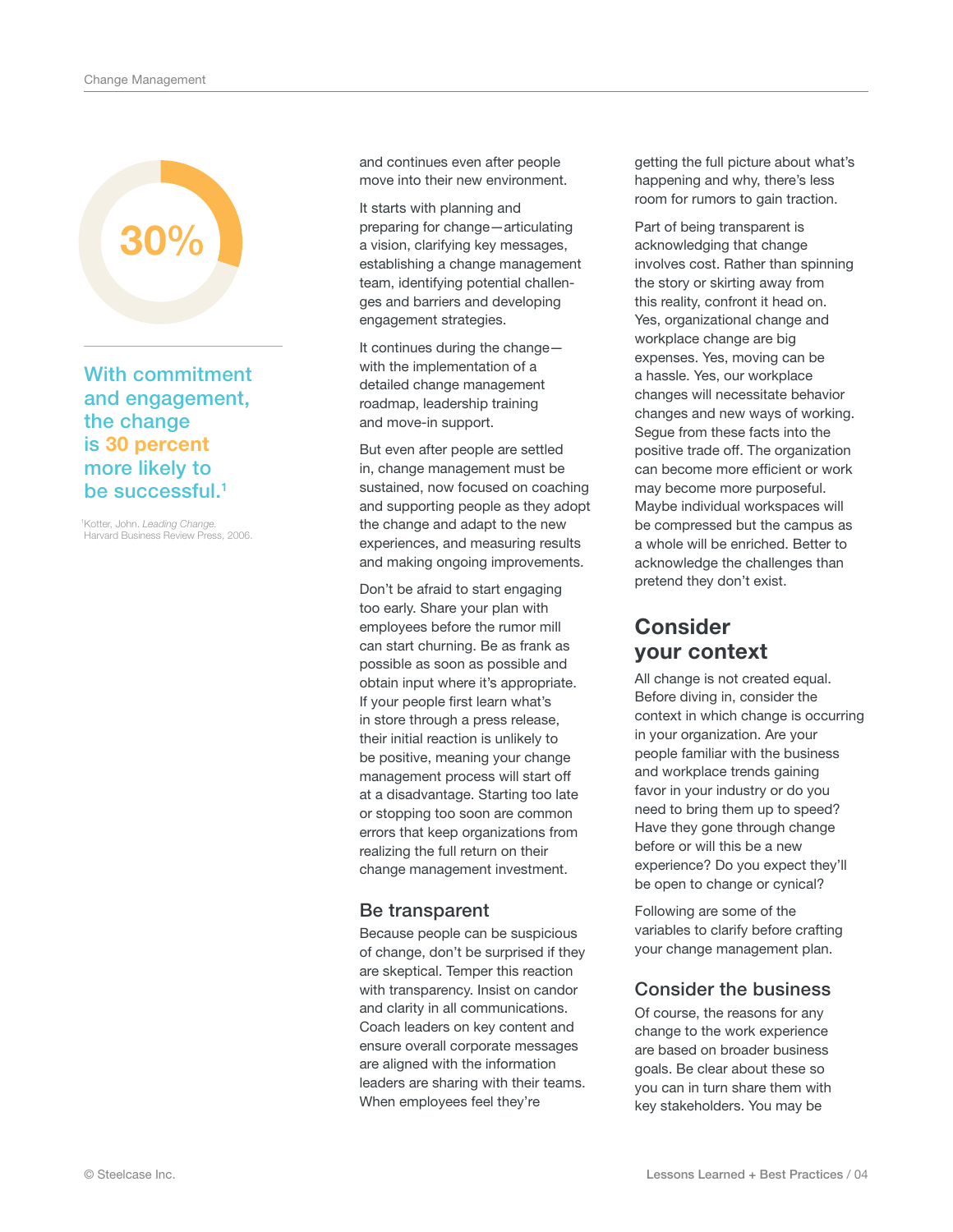implementing a worker mobility program—encouraging people to work throughout the office or allowing them to work from home now and then. Be sure you're connecting this with the broader business reason for the change. Perhaps you're hoping to enhance attraction and retention of talent through providing the flexibility made possible by the mobility program. Your plans for the workplace change may include fewer private offices or more areas for collaboration but be sure and tie this to broader goals of greater engagement, enhanced agility or faster decision making.

In order to be successful with your change management efforts, don't just focus on the workplace or on simply communicating features or benefits of the shifts to the work experience. Be sure you're considering the behavior changes people will need to make and clear linkages with the overall business reasons for the changes.

### Consider complexity

If you're just introducing some height-adjustable workstations, you may need less in the way of true change management and more emphasis on simple communication or instruction.

But if you're planning a fundamental transformation in how your organization works, it's a big undertaking.

Ask yourself this: Is the change you're proposing major, modest or middling? Implementing a full-on organizational change or moving to a different city are more challenging than shifting a department to a new floor. Introducing a mobility concept is more ambitious than adding some booths to the cafeteria.

And encouraging more effective collaboration approaches is a tougher transition than simply adapting to an open plan.

Simpler projects that won't significantly change how you do business are lower risk and require less investment in change management (think moves, adds and changes). Projects at the peak of complexity, however, are intended to transform your culture, processes, tools or space amounting to a paradigm overhaul. In these cases, the risks are as high as the potential rewards, and you can't afford to cut corners.

### Consider readiness

The particulars of your change management plan will depend a lot on your organization's readiness. For example, are your people comfortable with change from past experience? Do you possess the necessary skills internally to manage change? Are your leaders good at modeling new behaviors? Do you already have clarity about the specific changes needed?

Be aware that readiness can differ at the organizational, team and individual levels. A clear-eyed appraisal of each provides insight into how much resistance you can expect and how to craft your change management plan accordingly.

### Consider risks

The bigger the change, the greater the chance something could go wrong. By taking the time to evaluate potential risks, you can take steps to mitigate them.

Be especially vigilant against low-probability risks—they often carry high consequences. After

### 64 – 86%

When companies manage change effectively, employees tend to be more engaged—between 64 percent and 86 percent engaged compared with companies whose employees don't believe they've handled change effectively.<sup>2</sup>

<sup>2</sup>Kotter, John. Leading Change. Harvard Business Review Press, 2006.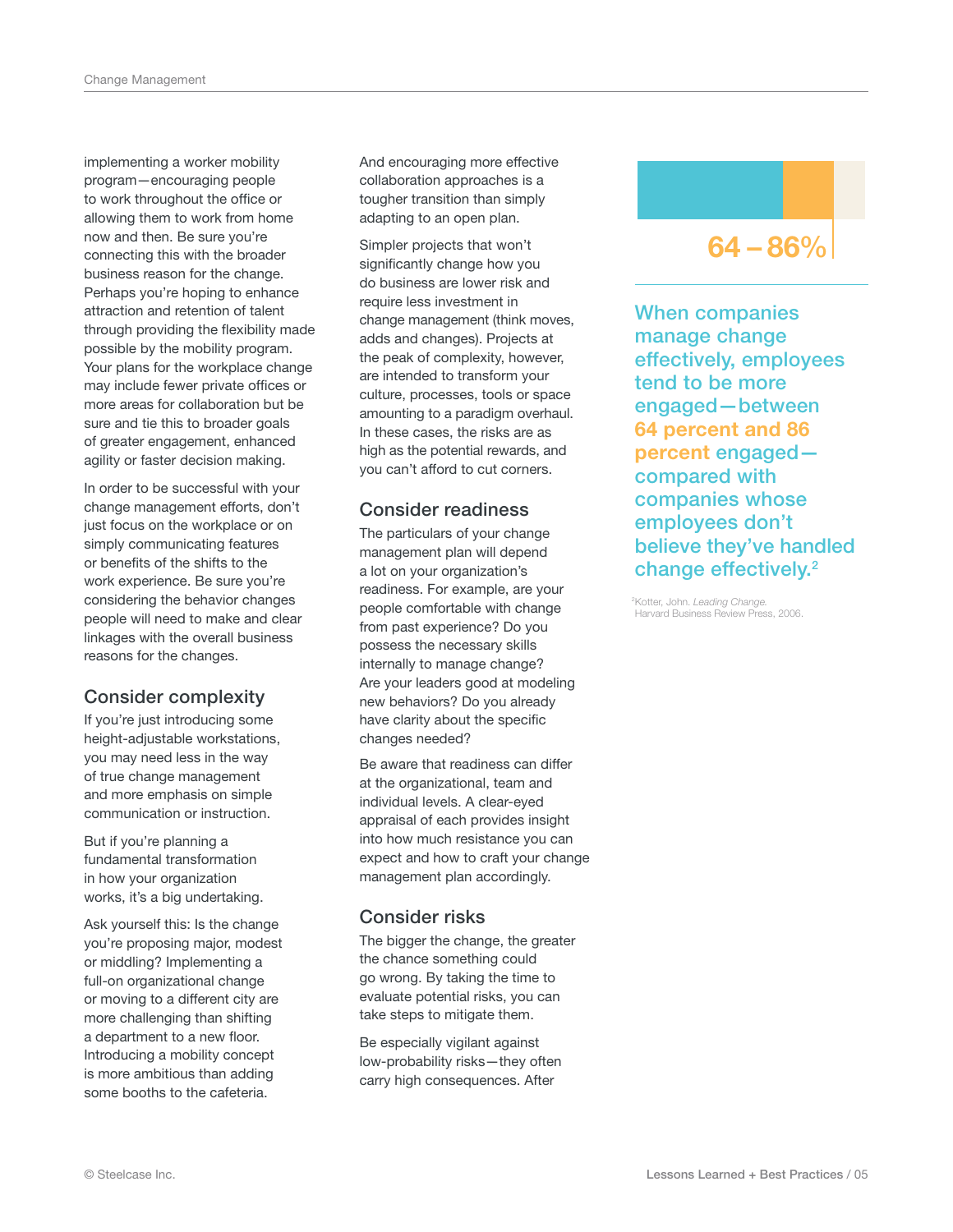Companies that bestmanaged change captured 143 percent of expected returns compared with only 35 percent for those companies that failed to manage change well.<sup>3</sup>

<sup>3</sup>Kotter, John. Leading Change. Harvard Business Review Press, 2006. Best change management

Expected returns

143%

#### Poor change management

35%

all, bringing in some digital display boards might only threaten to interrupt lunch. But if moving the IT department could trigger unexpected hiccups in manufacturing, you'll want to formulate contingency plans.

### People matter

Attending to the needs, concerns and emotions of people is key to your success in change management.

### Get engaged

When managing change, you can choose from three strategies: tell, sell or engage. With tell, you say, "do it my way," without regard for employee input. With sell, you focus on the superficial benefits of change while whitewashing any potential drawbacks. Both strategies require less effort upfront and might seem like fast ways to implement change. However, these often lead to resentment, which can morph into resistance, requiring a significant time investment to overcome—time that would have been better spent early on.

With engagement, you earn the respect of employees by keeping them informed. By acknowledging that the transition will be challenging, and inviting employees' input into the process, everyone will feel more involved. Engagement requires more effort at the beginning but produces faster buy-in, resulting in a smaller time investment as the process progresses.

### Avoid surprises

Work to instill enthusiasm for change from the top down, from the bottom up and at every level between. Your goal is to eliminate surprises—so it's vital to keep everyone in the loop every step of the way.

After all, people don't resist change nearly as much as they resent being changed. If employees think, "you did this to us," you'll lose them. But if they feel, "you did this with us," you're on track to success.

Does that mean everyone gets a vote? Hardly. But everyone should feel they have a voice. Ensure leaders work with their teams to create a dialogue rather than simply pushing information at employees.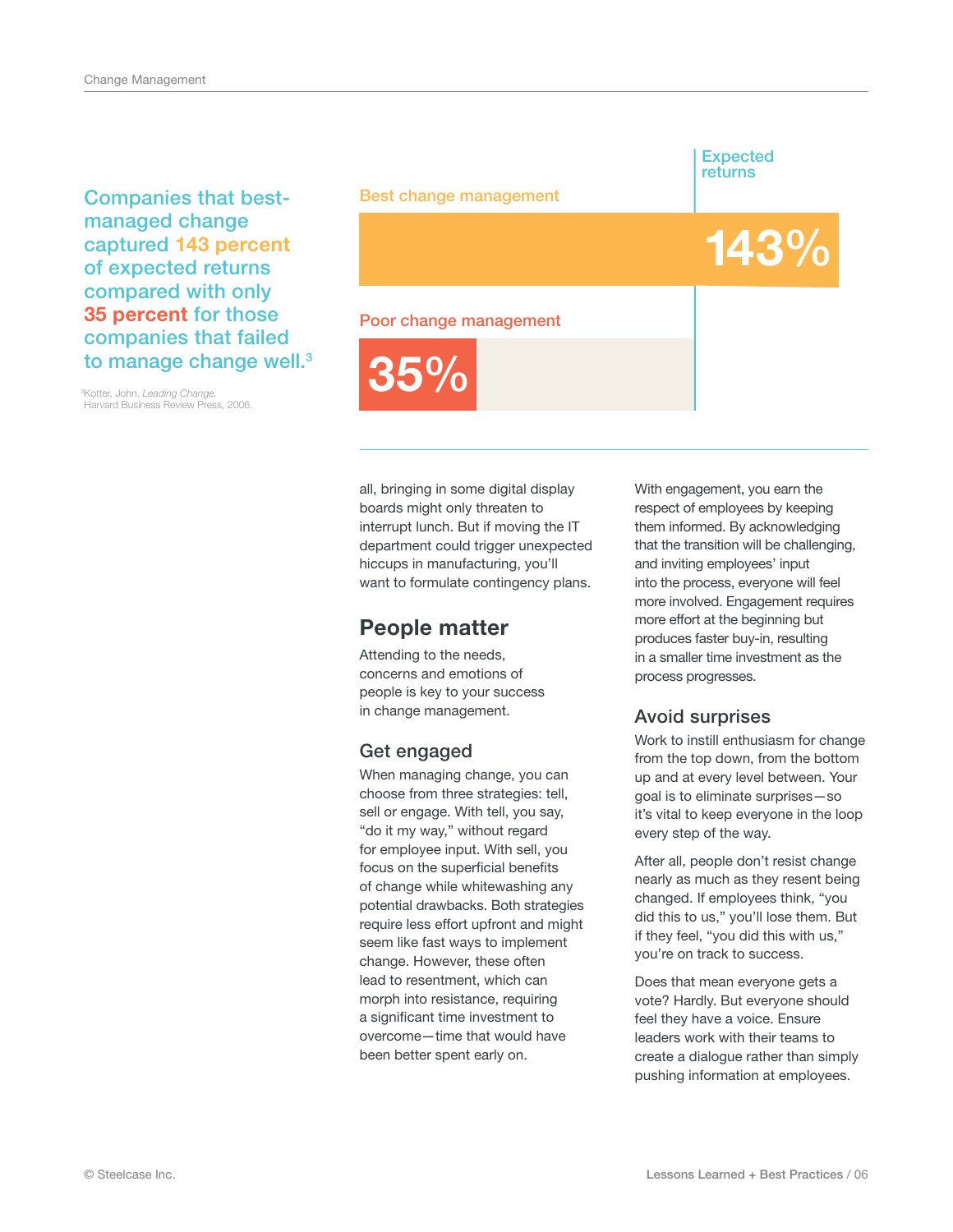There's no need to delegate every decision. But try to give your people input opportunities, perhaps by inviting them to weigh in on some issues. When people feel they're part of the process—when they have some choice and control they tend to be more engaged.

Change management is a process that is focused on people. Get a handle on your most pressing people issues by lining up executive support and understanding the diverse mindsets of different stakeholders.

### Get leaders on board

The building blocks of successful change rest on a foundation of executive support. There is little that is more important. Your most visible change champions must be senior executives. Employees want to see their commitment. If executives lack enthusiasm or display ambivalence, you'll be hard-pressed to earn eager support from other stakeholders.

Executive sponsorship is especially critical in the beginning stages when regular communication right from the top—a weekly email or video blog communicates how invested the organization is in making change a success. As the process progresses, executive involvement must include modeling the change—showing a willingness to try new work behaviors. Want to assure people it's okay to work throughout the campus or specifically in the rooftop garden? Maybe your CEO should be an occasional visitor.

Change management must be intentional about engaging middle managers as well. These leaders are on the front lines, expected to soothe the concerns of their people while often being asked to undergo significant change themselves. Provide training and even consider establishing small coaching teams

among leaders so they can support each other as they move through the change together.

Whether executives or middle managers, the more face-to-face communication leaders have with people, the better. In addition, leading through the change is a unique skill. Change management often includes workshops for both groups—to orient them to the process, emphasize their critical role, and share tips about overcoming resistance and gaining buy-in.

### Analyze stakeholders

Many people will have a stake in your change. Their perspectives, however, will differ markedly. Some employees will go with the flow, others will dig in their heels, others won't give the changes as much thought or attention.

It's vital that you analyze your stakeholders. Doing so will provide clarity about whose support you can leverage, whose resistance you need to overcome and how to craft engagement strategies that will resonate with people no matter where they fall within the stakeholder analysis.

Consider the level of support you have from employees for the upcoming change. Also, give thought to how involved your employees will be and how vocal they may be about their opinions.

Let's say your marketing people are delighted about the prospect of change and can't stop saying so. They are demonstrating high support and high involvement. Consider pulling them in as advocates to help make your case.

Conversely, your IT people may be wary but unlikely to make waves. They may be less supportive, but also less involved—be mindful

## 34% 10%

Turnover is reduced from 34 percent to 10 percent when companies manage change more effectively, rather than less effectively.<sup>4</sup>

4 Kotter, John. Leading Change. Harvard Business Review Press, 2006.